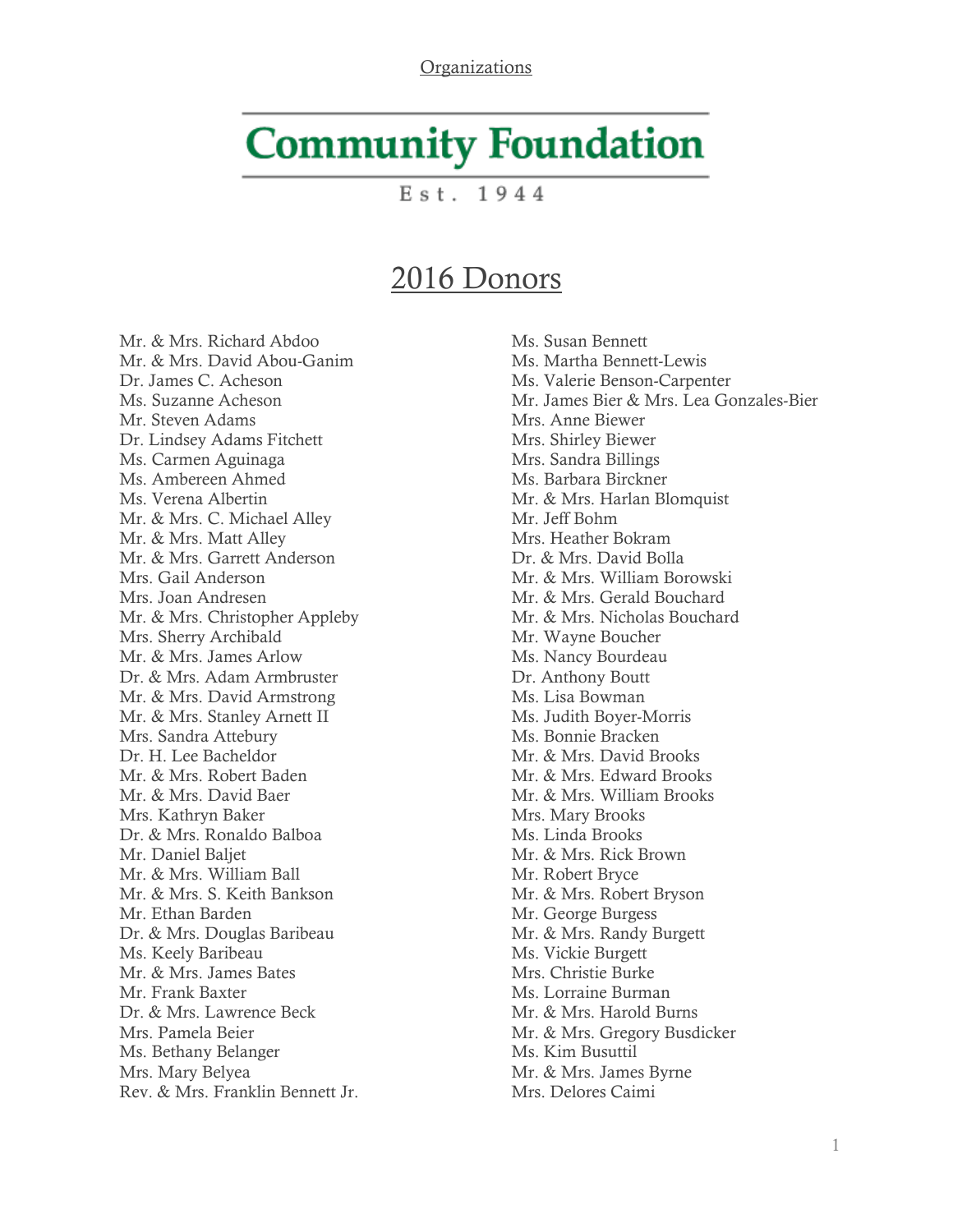Mr. James Cain Mr. & Mrs. Jack Campbell Mr. & Mrs. Marshall Campbell Mr. & Mrs. Scott Campbell Ms. Carol Campbell Ms. Patricia Campbell Mr. Herbert Campbell Mr. & Mrs. Michael Cansfield Mr. Robert Carion Mr. & Mrs. Roger Carlson Ms. Carole Carrell Mr. & Mrs. Seth Carwyn Mr. & Mrs. Peter Catlos Mr. & Mrs. Jerome Celmer Jr. Mr. & Mrs. Steven Chafee Mr. & Mrs. James Charron Ms. Christina Chevalier Mr. & Mrs. David Christian Mr. & Mrs. James Chubb Mrs. Sung Ran Chung Mr. Daniel Clarkson Mr. & Mrs. F. James Clatworthy Mr. & Mrs. Webb Coates Mr. Donald Cole Ms. Joan Collins Mr. & Mrs. John Combs Rev. Juanita Compton Hon. & Mrs. Richard Cooley Mr. & Mrs. Steven Cooper Dr. & Mrs. James Copping Jr. Mr. James Copping Mrs. Patricia Corden Mrs. Janet Cowley Ms. Deborah Cox Mr. & Mrs. William Crackel Ms. Kathleen Crackel Mr. & Mrs. Scott Crawford Mrs. Carolyn Crowe Hon. John Cummings Ms. Rosemary Cummings Mr. Jeffrey Currier Mrs. Patricia Dailey Mr. & Mrs. Daniel Damman Mr. & Mrs. Mark Davidson Ms. Michelle Davis Mr. & Mrs. Brady Deaton Mr. & Mrs. Nicholas DeCicco Mr. Paul Decker Hon. & Mrs. Peter Deegan Mr. & Mrs. Thomas DeFauw Dr. Nicholas DeGrazia & Mrs. Sandra White Mr. & Mrs. Dan DeGrow Mr. & Mrs. Michael DeLang Mr. & Mrs. Michael DeLong Dr. & Mrs. Walid Demashkieh Mr. & Mrs. Richard Dionne Mr. & Mrs. Steven Disser Mr. & Mrs. Jacob Doan Mr. & Mrs. Douglas Dolph Ms. Barbara Donovan Mr. & Mrs. Marty Doorn Dr. & Mrs. Gary Doss Mr. & Mrs. Donald Drake Mr. & Mrs. Jere Draper Mr. Duke Dunn Mrs. Ann Weil Durand Mr. & Mrs. Patrick Eagen Mr. Roy Eddey Ms. Nancy Edwards Mr. & Mrs. Daniel Elder Mr. Phillip Eldredge Mr. & Mrs. Lionel Ellerkamp Mr. & Mrs. William Emery Mr. & Mrs. David Eppley Drs. David & Ann Marie Ernst Mr. & Mrs. Gregory Farley Mrs. Karen Farr Mrs. Sheri Faust Mr. Eric Feddersen Mr. Randy Fernandez Mr. Jeffrey Finnegan Dr. & Mrs. Edmond Fitzgerald Mr. & Mrs. Don Fletcher Mr. & Mrs. Gary Fletcher Mrs. Marion Forrest Mr. & Mrs. William Forster Mr. & Mrs. William Foster Ms. Susan Foster Mr. & Mrs. Milton Fowler Mrs. Jayne Fowler Dr. & Mrs. James Fraser Ms. Debra Freeland Ms. Judith Friend-DeLacy Mr. David Frincke Mr. Shawn Fryzel Mr. & Mrs. Robert Funk Mr. Peter Gaglio Mr. Christopher Gearhart Mr. Gustav Gerlach Mr. Joseph Gilbert Ms. Juanita Gittings Mr. & Mrs. Dan Glynn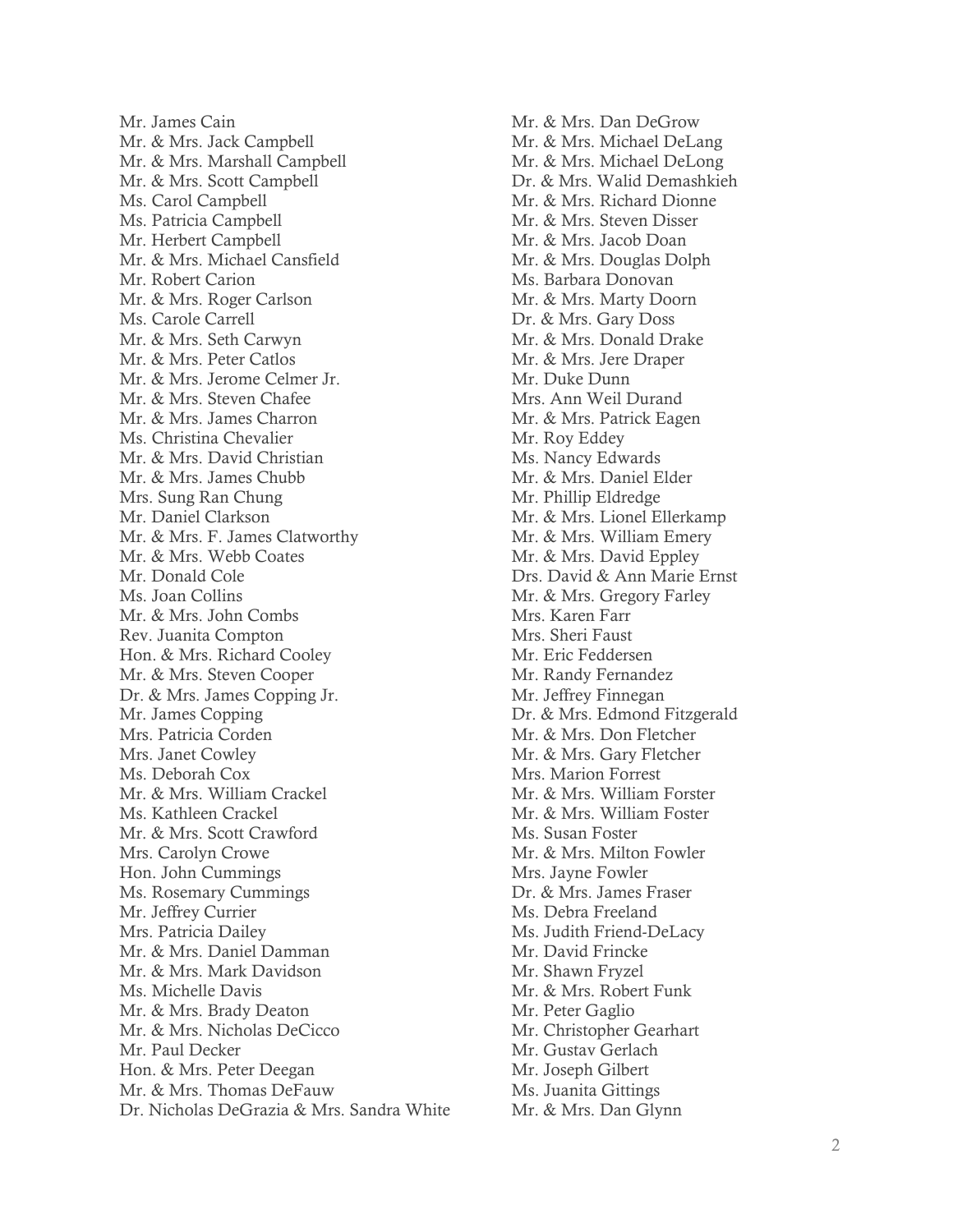Mrs. Norma Godwin Mr. & Mrs. John Gofton Ms. Traci Goniwicha Mr. & Mrs. Gerald Grace Mr. & Mrs. William Gratopp Mrs. Lesley Green Mr. & Mrs. Rodney Greenwood Mr. Matthew Gregor Mrs. Lynn Griffor Mr. Henry M. Grix Ms. Jennifer Groeneveld Ms. Erica Grunwald Ms. Margery Guinther Ms. Ruth Ann Habalewsky Mr. & Mrs. James Hall Mr. Nathan Hall Mrs. Judy Hall Mr. & Mrs. Gerald Hannon Mrs. Janet Hanson Mr. & Mrs. Mark Hanton Mr. Christopher Hard Mr. Jackson Harmer Mr. & Mrs. Daniel Harpold Mr. & Mrs. Casey Harris Mr. Brian Harris Mr. Roger Harris Mrs. Mary Hawtin Mrs. Margaret Haynes Mrs. Marcia Haynes Mr. & Mrs. Howard Heidemann Dr. & Mrs. Steven Heithoff Mrs. Jane Heithoff Mr. & Mrs. Frank Helsom Ms. Julie Hengehold Mr. & Mrs. Marvin Herbert Ms. Emily Herbert Mr. & Mrs. James Hicks Ms. Linda Hija Mr. & Mrs. Steven Hill Mrs. Grace Hill Mr. & Mrs. Douglas Hinton Ms. Traci Hofmann Ms. Katherine Holth Ms. Mary Horak Mrs. Catherine Houghton Ms. Sheery Houston Ms. Katherine Huffmaster Mr. & Mrs. Donald Hugdahl Mr. & Mrs. Aaron Hulett Hon. & Mrs. Michael Hulewicz Dr. Amanda & Mr. Stephane Hurtubise Dr. & Mrs. Sadiq Hussain Mr. & Mrs. Clifford Jahn Mrs. Crystal Jahn Mr. Steven Jakob Mr. & Mrs. Brian Jamison Mrs. Efstratia Janis Mrs. Barbara Jeffries Mr. John Jesionowski Ms. Louann Jobbitt Mr. & Mrs. James Johnson Mr. Larry Jones Mrs. Rebecca Josephson-Gorinac Mrs. Lorinda Kain Mr. Jason Kasparian Mr. & Mrs. William Kauffman Mr. & Mrs. Joseph Kaye Mr. & Mrs. Timothy Kearns Ms. Marsha Kearns Mr. & Mrs. Michael Kelley Ms. Mary Kelley Hon. & Mrs. Daniel Kelly Mr. & Mrs. Charles Kelly Mr. & Mrs. Charles Kempf Mr. & Mrs. Robert Kempf Ms. Mary Ann Kempf-Berthiaume Mr. & Mrs. John Kendrick Mr. & Mrs. Charles Kenney Jr. Mr. & Mrs. Theo Kerhoulas Ms. Emma King Ms. Kathy Kish Mr. & Mrs. Roy W. Klecha, Jr. Ms. Julie Kleinstiver Mr. & Mrs. Charles Knowlton Mrs. Janet Knust Mrs. Ketha Knuth Mr. Jeffrey Koopman Mrs. Marjorie Kopp Mr. & Mrs. Larry Krabach Mr. Gerald Kramer Jr. Mrs. Mino Kramer Dr. & Mrs. Douglas A. Krause Mrs. Kristin Kreiner Mr. Steven Krugh Dr. & Mrs. Geoffry Kusch Mrs. Susan LaBarge Mrs. Mariette Labrosse Ms. Margaret LaLonde Mrs. Milissa LaLonde Mrs. Celestine Lamere Hon. Cynthia Lane & Mr. Alan Simasko Mr. James Larsen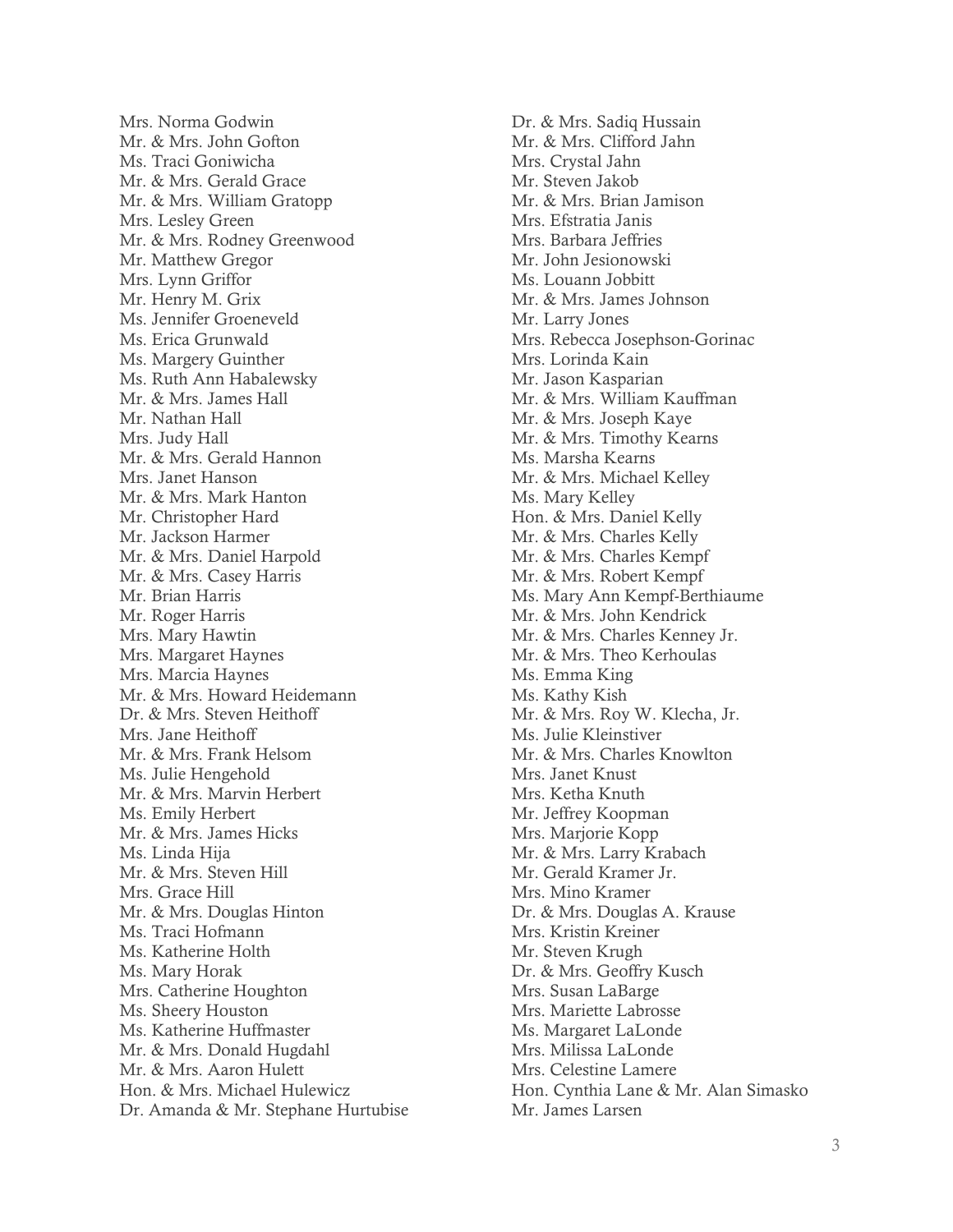Mrs. Teena Lashbrook Mr. & Mrs. Charles Lawrence Mr. & Mrs. Tom Leaman Ms. Phyllis Ledyard Ms. Karen Lee Mr. Timothy Lelito Mr. & Mrs. Dennis Lepla Mr. Charles Lesser Mrs. Brooxie Letts Mr. & Mrs. Richard Leveille Mr. & Mrs. Gregory Lewandowski Mr. Hildred Lewis Mrs. Carol Lewis Ms. Judith Lindberg Mr. & Mrs. A. Timothy Linehan Ms. Sharon Linehan Mr. & Mrs. Stanley Liniarski Mr. Michael Linsdau Dr. Eric Lipke Dr. Sara Liter -Kuester Mr. & Mrs. Ralph Livingston III Mr. Daniel Lockwood Mr. Gregory Loewenthal Mr. Emanuel Logothetis Dr. & Mrs. Gerald Lohr Dr. David Lomasney Ms. Samantha Lord Ms. Nancy Loxton Mr. & Mrs. Timothy Lozen Mr. & Mrs. Robert Lyle Mrs. Kellen Lynch Elliott Mr. Bernard Lyons Mr. & Mrs. Mark MacNider Ms. Cindy MacNider Ms. Elizabeth Madson Ms. Valerie Maher Mr. & Mrs. Randy Maiers Mrs. Patricia Manley Mr. & Mrs. Michael Marcero Mr. Paul Marengo Mr. & Mrs. Keith Marthen Mr. Jack Martin Mr. & Mrs. Kevin Maurer Ms. Dianna Maxwell Mrs. Aubree Mayhew Mrs. Judith McBride Mr. & Mrs. Walter McCabe Mrs. Mara McCalmon Mr. & Mrs. James McCandless Ms. Nora McCanna Mr. & Mrs. Michael McCartan

Mr. & Mrs. Richard McConnell Mr. Gregory McConnell Ms. Mary McDonald Mrs. Betty McElroy Mr. & Mrs. James McGill Ms. Meghan McGlynn Stephenson Mr. & Mrs. Robert McGuire Mrs. Stephanie McKenzie Ms. Errin McMillan Mr. & Mrs. John McNabb Mr. & Mrs. David McNash Mr. & Mrs. Scott McNutt Mr. & Mrs. Patrick McPharlin Mr. Rusty McPhedrain Mr. & Mrs. G. Ray McPherson III Mr. Thomas McTaggart Mrs. Susan Meeker Ms. Judith Meno Dr. Annette Mercatante Mrs. Marilyn Meredith Ms. Theresa Miller Mr. Kevin Miller Mr. & Mrs. David Miotke Dr. & Mrs. Maurizio Mirabelli Ms. Janice Mitchell Mr. & Mrs. George Moger Hon. & Mrs. John Monaghan Mr. & Mrs. Michael Monaghan Mr. Matthew Monica Mr. & Mrs. Edward Moore Jr. Mr. & Mrs. Franklin Moore Jr. Mrs. Lezlynne Moore Mr. & Mrs. Brian Moran Mr. & Mrs. William Moran Ms. Lisa Morse Mr. & Mrs. Charles Mossett Ms. Lisa Motte Mr. & Mrs. Kristopher Moulds Ms. RoseMary Mulleavy Mr. & Mrs. Devin Murphy Mrs. Ann Murphy Ms. Cheryl Muscott Mr. & Mrs. Bryan Neiman Mr. Hal Neiman Mrs. Dollie Nelson Mr. & Mrs. Marc Nicholson Ms. Julie Nicholson Mr. & Mrs. John Niebieszczanski Ms. Donna Niester Mr. & Mrs. George Noble Mr. & Mrs. Michael Novak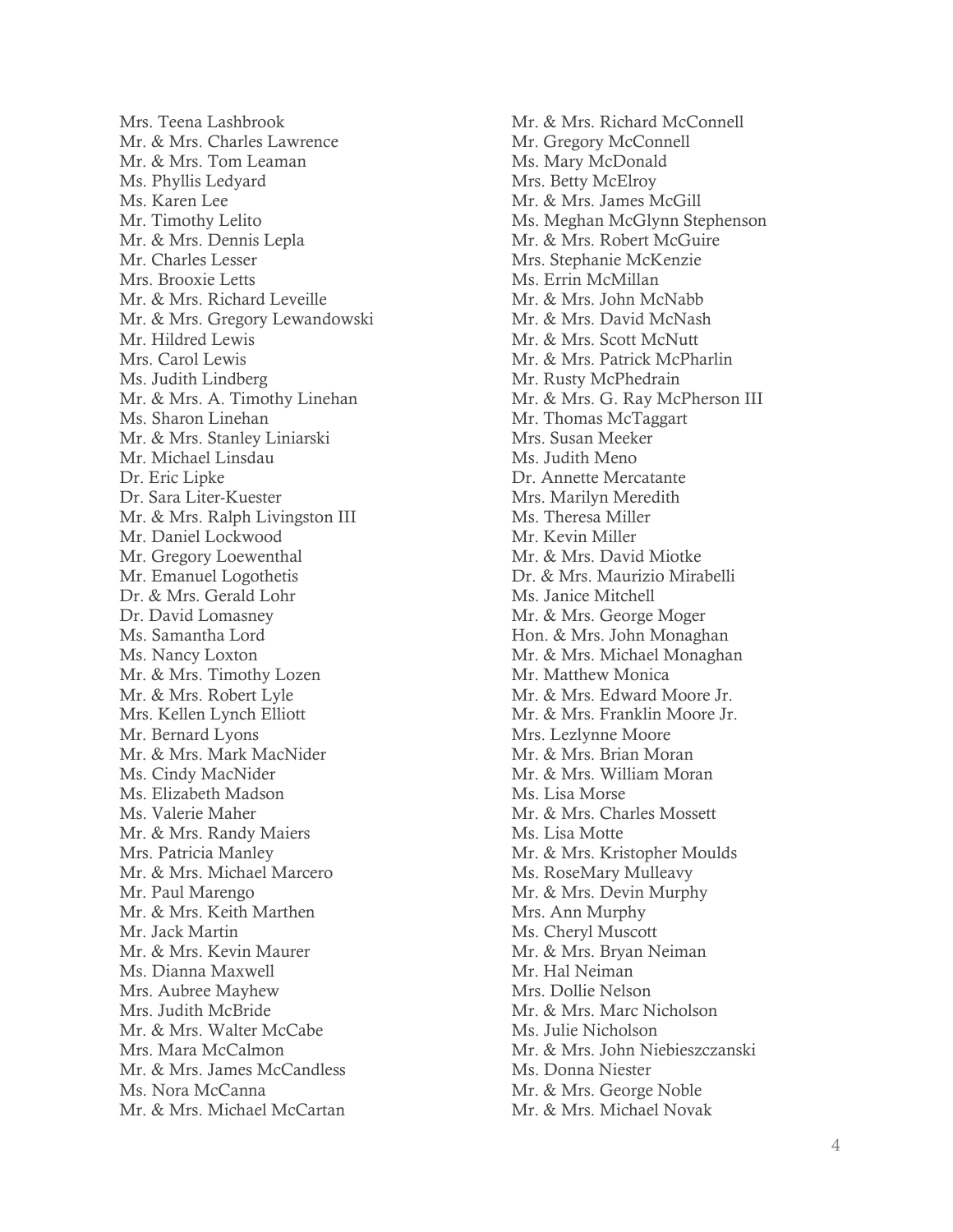Mr. James Nyeste Mr. & Mrs. John O'Brien Mr. & Mrs. Michael O'Connor Mr. & Mrs. John Ogden Mr. & Mrs. William Oldford Jr. Mr. & Mrs. Jim Olmstead Mr. James Opferman Mr. Marc Oswald Ms. Karen Palka Mr. & Mrs. Kevin Palmateer Mr. & Mrs. Michael Palmer Mr. & Mrs. Kevin Pancake Mrs. Rita Papes Mrs. Kathleen Parlow Mrs. Donna Parmentier Drs. E. Neil & Sarah Pasia Mr. & Mrs. Rob Patterson Mr. & Mrs. Robert Patterson Mrs. Marjorie Patterson Mrs. Mary Lee Peacock Mr. Joel Peattie Ms. Penelope Peck Ms. Jane Penzien Mr. Christopher Penzien Mr. & Mrs. Louis Petho III Mr. Joachim Petzoldt Mr. & Mrs. Michael Phelan Dr. Mary Pietrangelo Mr. & Mrs. David Pillon Hon. Cynthia & Mr. Joel Platzer Mr. Frank Poma Mr. Todd Powers Mr. Bill Pozios Mr. & Mrs. Douglas Price Mrs. Tammy Prout Mr. & Mrs. Ronald Provost Mr. & Mrs. Jeffrey Rancilio Mr. & Mrs. Paul Rau Drs. B. Ramesh & Sushma Reddy Mr. & Mrs. Timothy Redmond Mr. & Mrs. James Relken Mrs. Pauline Repp Mr. & Mrs. Edward Rieves Ms. Margaret Rivett Dr. Andrea & Mr. William Robbins Mr. & Mrs. John Robbins Mr. & Mrs. Ralph Roberts Mr. Timothy Rogers Mr. & Mrs. John Romine Mr. & Mrs. Thomas Ross Dr. & Mrs. Christopher Rossow

Mr. & Mrs. John Rowling II Mr. & Mrs. Robert Rowling Mr. & Mrs. Richard Russel Mr. & Mrs. Richard Russel, Jr. Mr. Michael Rutallie Dr. & Mrs. Edward Sadler Drs. Bashar Samman & Randa Jundi-Samman Ms. Martha Sands Ms. Christine Sansom Mr. Val Saph Ms. Kara Saph Ms. Florence Sawicki Dr. & Mrs. Robert Schlitts Mr. & Mrs. Robert Schmid Mr. David Schmorrow Mrs. Mary Schneider Mr. & Mrs. Gerald Schock Mrs. Amy Schock-McNeill Ms. Karen Schott Mr. & Mrs. Alan Schultz Mr. & Mrs. Markus Schulz Mr. & Mrs. F. William Schwarz III Mr. & Mrs. Steven Schweihofer Ms. Donna Sears Mr. Tyler Seebach Ms. Doris Seidl Mr. & Mrs. Erick Senkmajer Mrs. Martha Serafin Mr. Bruce Seymore Mrs. Sherrie Sheehan Mr. & Mrs. James Shepherd Mr. & Mrs. Scott Shigley Mr. & Mrs. James Shink Mrs. Carroll Simmons Mr. & Mrs. Thomas Simpson Mr. Neal Sinacola Ms. Teresa Skupinski Dr. Marsha & Mr. Richard Smeltzer II Mr. & Mrs. Arthur Smith Mr. & Mrs. Duncan Smith Mr. & Mrs. Lawrence Smith Mr. & Mrs. Michael Smith Mr. & Mrs. Robert E. Smith Mr. Charles Smith Mr. Jonathan Smith Mr. Kirk Smith Mrs. Colleen Smith Mrs. Martha Smith Mrs. Marion Smith Ms. Jennifer Smith-Deegan Mr. & Mrs. Haddock Snyder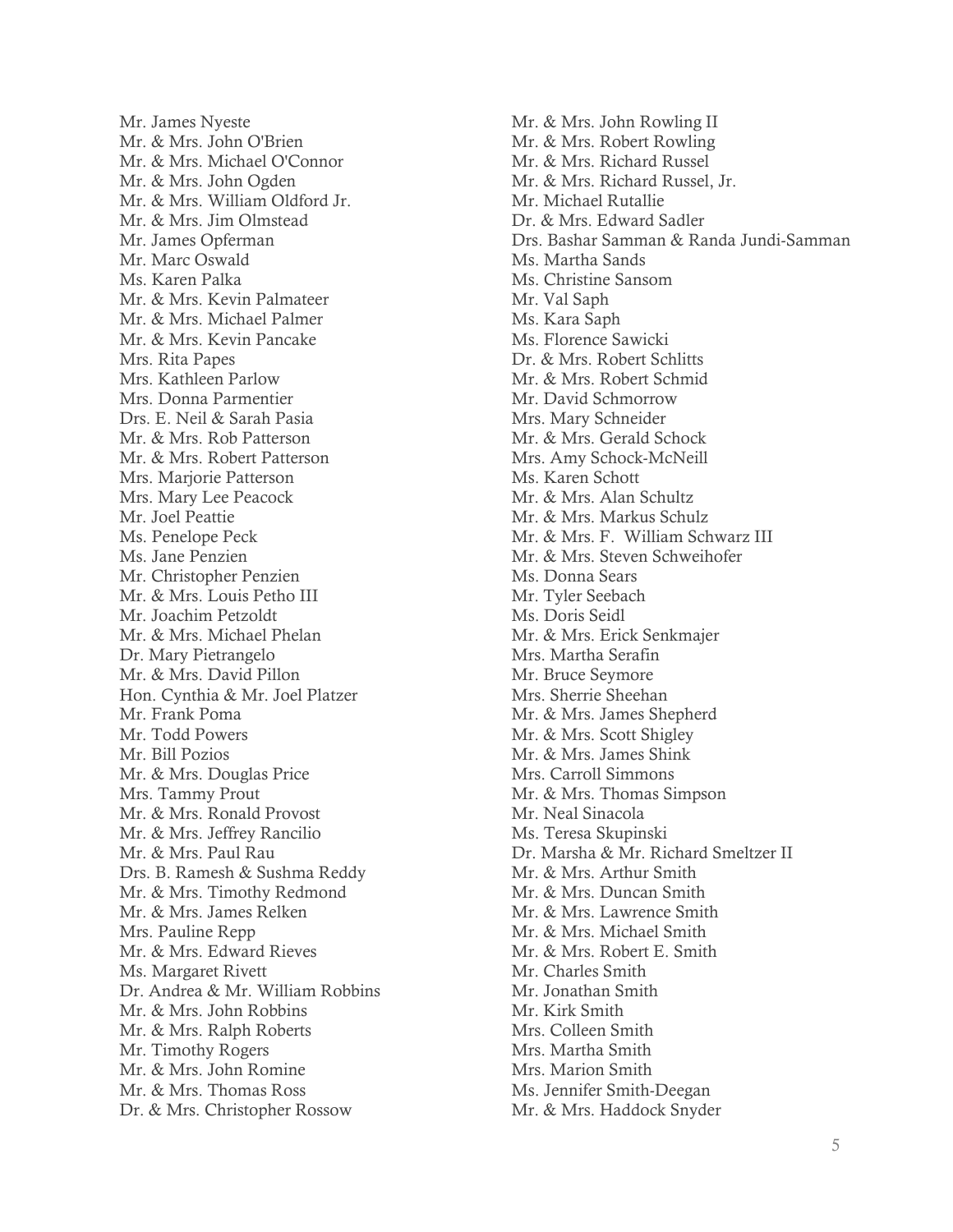Dr. Deborah Snyder Mrs. Paula Souyias Mr. & Mrs. G. David Speilburg Ms. Gayle Spinazze Mr. & Mrs. George Stebbings Jr. Mrs. Shirley Steinmetz Mr. Allen Stevens Mr. Christopher Stevens Mr. & Mrs. Clinton Stimpson III Mr. & Mrs. Phil Stocker Mr. & Mrs. Gary Stoldt Mr. Joseph Stubbs Ms. Jean Sturtridge Mr. & Mrs. Thomas Sugars Mr. Shawn Sugars Mr. Gregg Sutherland Ms. Kathy Swantek Mr. Gary Sweeney Mr. & Mrs. Evans Szymanski Mr. Robert Tansky Mrs. Donna Taylor Ms. Juanita Taylor Ms. Edith Taylor Ms. Marilyn Telfer Mr. & Mrs. Bernard Teltow Mr. & Mrs. David A Thompson Mr. & Mrs. Joel Thompson Mr. & Mrs. Jeffrey Thomson Mrs. Doris Thomson Mr. Craig Tidwell Mr. Peter Toarmina Mr. & Mrs. Jullian Torello Mr. & Mrs. Douglas Touma Mr. & Mrs. S. Douglas Touma Mr. Frank Tranzow Ms. Jo Ann Trepiak Mr. & Mrs. Jim Troutman Mr. Jeffrey Troy Mr. & Mrs. Michael Turnbull Mr. & Mrs. Gary Tuzinowski Mr. & Mrs. Mark Vandenbossche Mr. Edwin VanderHeuvel Mrs. Caryn VanderHeuvel Ms. Dana VanDrew Mr. Lambert VanHoeven Mr. & Mrs. David VanHowe Mrs. Ginger VanNuck Mr. Derek VanRaaphorst Mrs. Kelly VanWormer Mrs. Joy Varty Mr. & Mrs. Stuart Vedder

Mr. & Mrs. John Vella Ms. Lori Vinckier Ms. Elizabeth Visger Mr. & Mrs. George Vitta Mr. Donald Volz Mr. Micah Volz Mr. & Mrs. Gary Voshell Mr. Richard Wagner Mr. Fred Wahls Mr. & Mrs. Hale Walker Mr. & Mrs. Mark Walker Ms. Pamela Wall Mr. & Mrs. Charles Warczinsky Mr. Timothy Ward Mr. Jack Warren Ms. Monica Watson Mr. Don Watson Mr. Douglas Webb Mr. & Mrs. Martin Weiss Mr. & Mrs. Jon Weller Mr. & Mrs. Michael Wendling Mrs. Katherine Wesch Dr. & Mrs. Gerald Wesley Mr. & Mrs. Thomas West Mr. & Mrs. William Westerhof Mrs. Margaret Westrick Mr. & Mrs. Michael Whaling Mrs. Virginia Whipple Dr. Shawn Wightman Dr. & Mrs. Daniel Wilhelm Dr. & Mrs. Timothy Wilkins Mrs. Korissa Wilkins Mr. & Mrs. Randall Wilkinson Mr. & Mrs. Jeffrey Willard Mr. & Mrs. Jeff Wilson Mr. & Mrs. Robert Wilson Mr. & Mrs. Jeffrey Wine Mr. & Mrs. John W. Wirtz Mr. & Mrs. H. James Wismer Mr. & Mrs. Thomas Wood Mr. Keith Woods Mr. Neil Wyllie Mr. & Mrs. Craig Young Mrs. Ann Yull Ms. Patti Yunker Dr. Lawrence Zimmer Mr. Richard Zimmer Ms. Lynn Zyrowski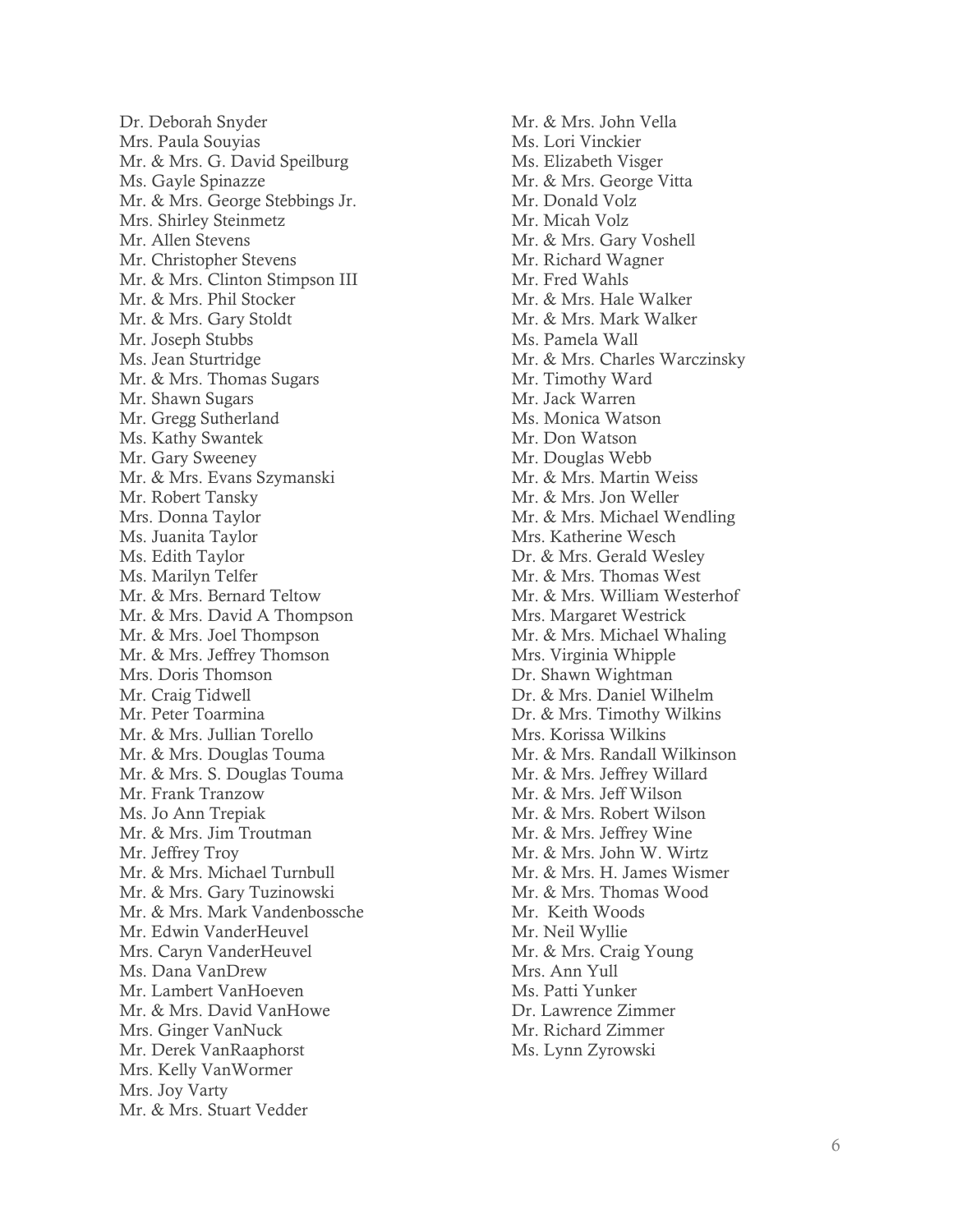A J Essian Financial Services, Inc. Acheson Ventures LLC Alden & Vara Dow Fund Algonac Community Schools Algonac Lioness Club Algonac Lions Club Algonac Rotary Club All 4 Seasons Inc. All Star Services Inc. American Vehicle B & T Electric, Inc. Blue Water Area Chamber of Commerce Blue Water Area Convention and Visitor's Bureau Blue Water Developmental Housing, Inc. Blue Water Garden Club Blue Water Syndicate BMJ Engineers & Surveyors, Inc. Bridgeview Marina Limited Bright Pointe, P.L.L.C. Cardinal Mooney Catholic High School City of Port Huron City of St. Clair Community Foundation of St Clair County Concorde Financial Group Inc Council of Michigan Foundations Crossing Center of Business & Entrepreneurship Damman Law Firm, PC Duraclean Eastern Michigan Bank Economic Development Alliance Eighth Day Media, LLC Eleven19 LLC Estates of Joseph and Vivian Martin First United Methodist Church of Port Huron Foster Blue Water Oil, LLC Franklin H. Moore and Nancy S. Moore Foundation Sarnia Bay Marina Friends of St. Clair County Library Friends of Port Huron Schools Frohm, Kelley, Butler & Ryan, PC Grace Episcopal Church Halco Development Co. Harsens Island Lioness Club Huffmaster Insurance Agency Inc. Hunter Hospitality House Huron County Community Foundation Huron Dental Huron Family Practice Center Integrated Environmental, Inc. J/B Fenner Painting Kelly Law Firm, PLLC Kramer Realty, Inc.

LaDuke Construction Lake Huron Medical Center Lakes Pilots Association, Inc. Mary Maxim, Inc. Marysville Marine Distributors, Inc. McBride - Manley & Company PC McKernan Inc. McLaren Port Huron Michigan Boating Industries Association Michigan Business Accounting, Inc Michigan Petroleum Technologies, Inc. Midland Area Community Foundation Neiman's Family Market Network for Good Northstar Bank Omega Plastics Operation Transformation Orthopedic Associates of Port Huron, P.C. PAA Natural Gas Storage LLC Pepsico Foundation - Your Cause LLC Pepsico Silicon Valley Community Foundation Perch Point Conservation Club Periodontic Associates of Port Huron PLLC Petitpren Inc. Pollock-Randall Funeral Home Port City Communications Port Huron Museum of Arts and History Port Huron Schools Pro Marine Service Specialist, Inc. Profile Gear, Inc. Quality Computer Solutions LLC Quartermaster Shop LTD Raymond Excavating Reitz Family Fund Renaissance Charitable Foundation Inc. Schwarz Family Foundation SEMCO Energy, Inc. Sheldon Pharmacy of Yale, Inc. Sir Speedy Printing Center #6340 **SmartBuild** St. Clair County St. Clair County Bar Association Mock Trial St. Clair County Child Abuse/Neglect Council St. Clair County Community Mental Health St. Clair County Medical Society Foundation St. John River District Hospital Auxiliary St. Marks Episcopal Church St. Paul's Lutheran Church Women Stevens Architects, LLC Stewart, Beauvais & Whipple P.C.